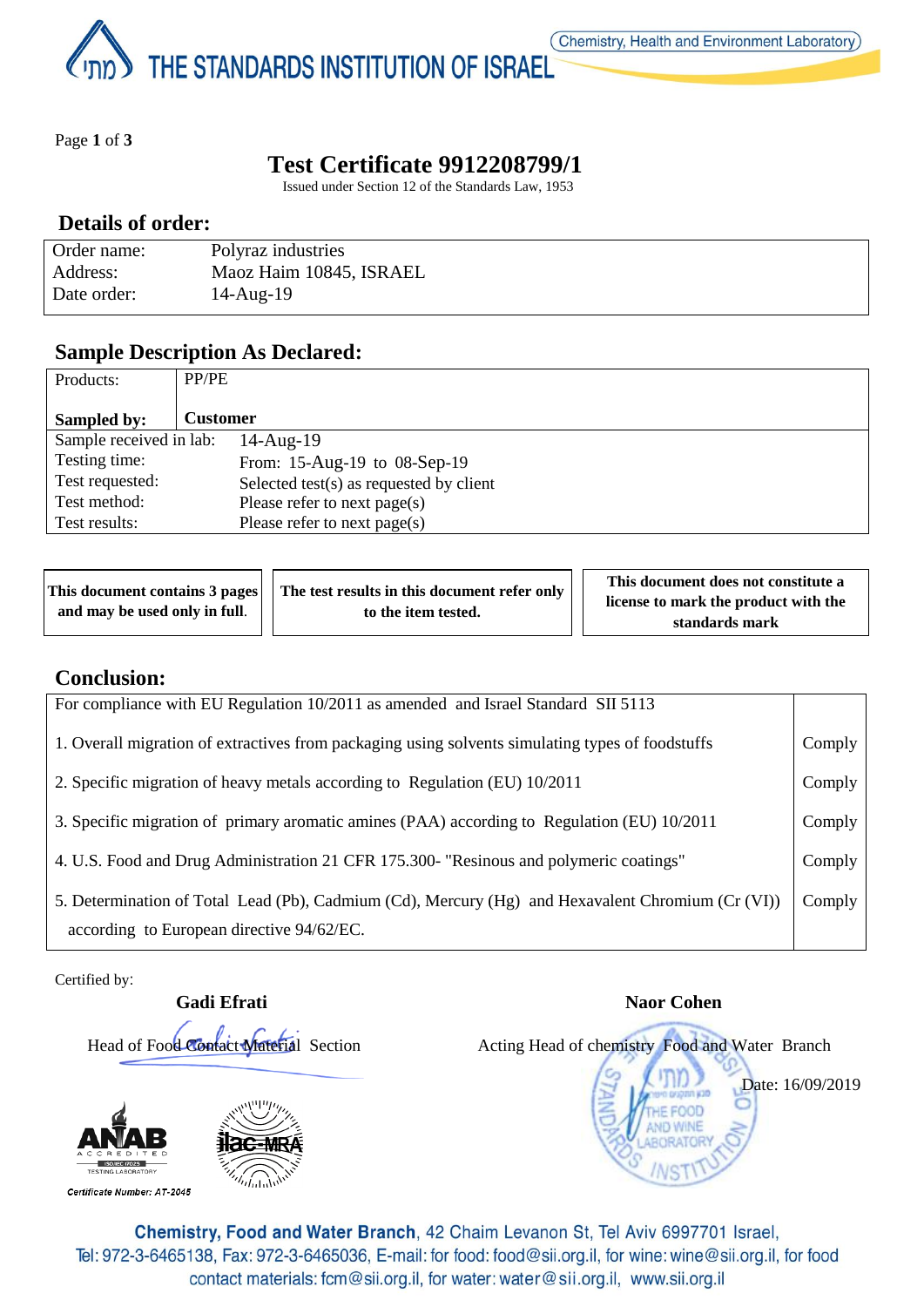

THE STANDARDS INSTITUTION OF ISRAEL

Page **2** of **3**

# **Test Certificate No.9912208799/1**

Issued under Section 12 of the Standards Law, 1953

*Description:* PP/PE Sheet and thermoforming products from it, PE is food contact layer. *Aqueous and alcoholic foodstuffs, acidic, oily, milk products and dry food products for hot fill conditions at a temperature between 70ºC for 2 hours, or heating up to 100ºC for up to 15 minutes and also for prolonged storage at 40ºC and refrigerated storage.*

#### *1- Overall Migration Protocol*

Selection of test conditions as specified to Regulation 10/2011 Annex III, V;

Selection of test method: EN 1186-1

| <b>Tested sample</b> | <b>Food Simulants</b> | <b>Test conditions</b>    | Extractives, mg/sq. dm | Limit, mg/sq. dm |
|----------------------|-----------------------|---------------------------|------------------------|------------------|
| PP/PE                | A (Ethanol $10\%$ )   | 10 days at $40^{\circ}$ C |                        | 10               |
| PP/PE                | $B$ (Acetic acid 3%)  | 10 days at $40^{\circ}$ C | 5.7                    | 10               |
| PP/PE                | D2(Olive oil)         | 10 days at $40^{\circ}$ C |                        | 10               |

#### *2-Specific migration of metals according to Regulation (EU) 10/2011*

Selection of test method: EN 13130-1 and sample preparation in 3  $w/w$  % acetic acid at 40 $^{\circ}$ C for 10 days

Method: ICP-AES (inductively argon coupled plasma emission spectroscopy)

| Soluble metal | SML, ppm | MDL, ppm | Results, ppm |
|---------------|----------|----------|--------------|
| <b>Barium</b> |          | 0.1      | <b>ND</b>    |
| Cobalt        | 0.05     | 0.05     | <b>ND</b>    |
| Copper        |          | 0.1      | <b>ND</b>    |
| <i>Iron</i>   | 48       |          | ND           |
| Lithium       | 0.6      | 0.1      | ND           |
| Manganese     | 0.6      | 0.1      | <b>ND</b>    |
| Zinc          | 25       | 0.5      | <b>ND</b>    |
| Aluminum      |          | 0.1      | <b>ND</b>    |
| Nickel        | 0.02     | 0.01     | <b>ND</b>    |
| $NT - 1$      |          |          |              |

Note:

ppm=mg/kg (1,000 ppm=1,000 mg/kg=0.1%); SML = Specific Migration Limit;x

ND= Not Detected (<MDL); MDL=Method Detection Limit;

*3- Specific migration of Primary aromatic amines (PAA)- according to Regulation (EU) 10/2011* As specified in Regulation (EU) No. 10/2011 ANNEX III and V. Method: In-house method

| <b>Tested sample</b> | <b>Food Simulants</b> | <b>Test conditions</b>    | <b>Extractives, mg/kg</b> | Limit, mg/kg |
|----------------------|-----------------------|---------------------------|---------------------------|--------------|
| DD/DE                | Acetic acid 3%        | 10 days at $40^{\circ}$ C | NL                        | 0.01         |

### *4- Total Extractives –21 FDA 175.300*

| As specified in U.S Food and Drug Administration 21 FDA 175.300 table 2 condition of use: C |                  |                                 |                        |                  |
|---------------------------------------------------------------------------------------------|------------------|---------------------------------|------------------------|------------------|
| <b>Tested sample</b>                                                                        | <b>Simulants</b> | <b>Test conditions</b>          | Extractives, $mg/in^2$ | Limit, $mg/in^2$ |
| PP/PE                                                                                       | Distilled water  | Fill boiling cool to 100 deg. F | < 0.1                  | 0.5              |
| PP/PE                                                                                       | Heptane          | 15 minutes at 120 deg. F        | 0.4                    | 0.5              |
| PP/PE                                                                                       | Ethanol 8%       | 2 hours at 150 deg. $F$         | < 0.1                  | 0.5              |

Chemistry, Food and Water Branch, 42 Chaim Levanon St, Tel Aviv 6997701 Israel, Tel: 972-3-6465138, Fax: 972-3-6465036, E-mail: for food: food@sii.org.il, for wine: wine@sii.org.il, for food contact materials: fcm@sii.org.il, for water: water@sii.org.il, www.sii.org.il